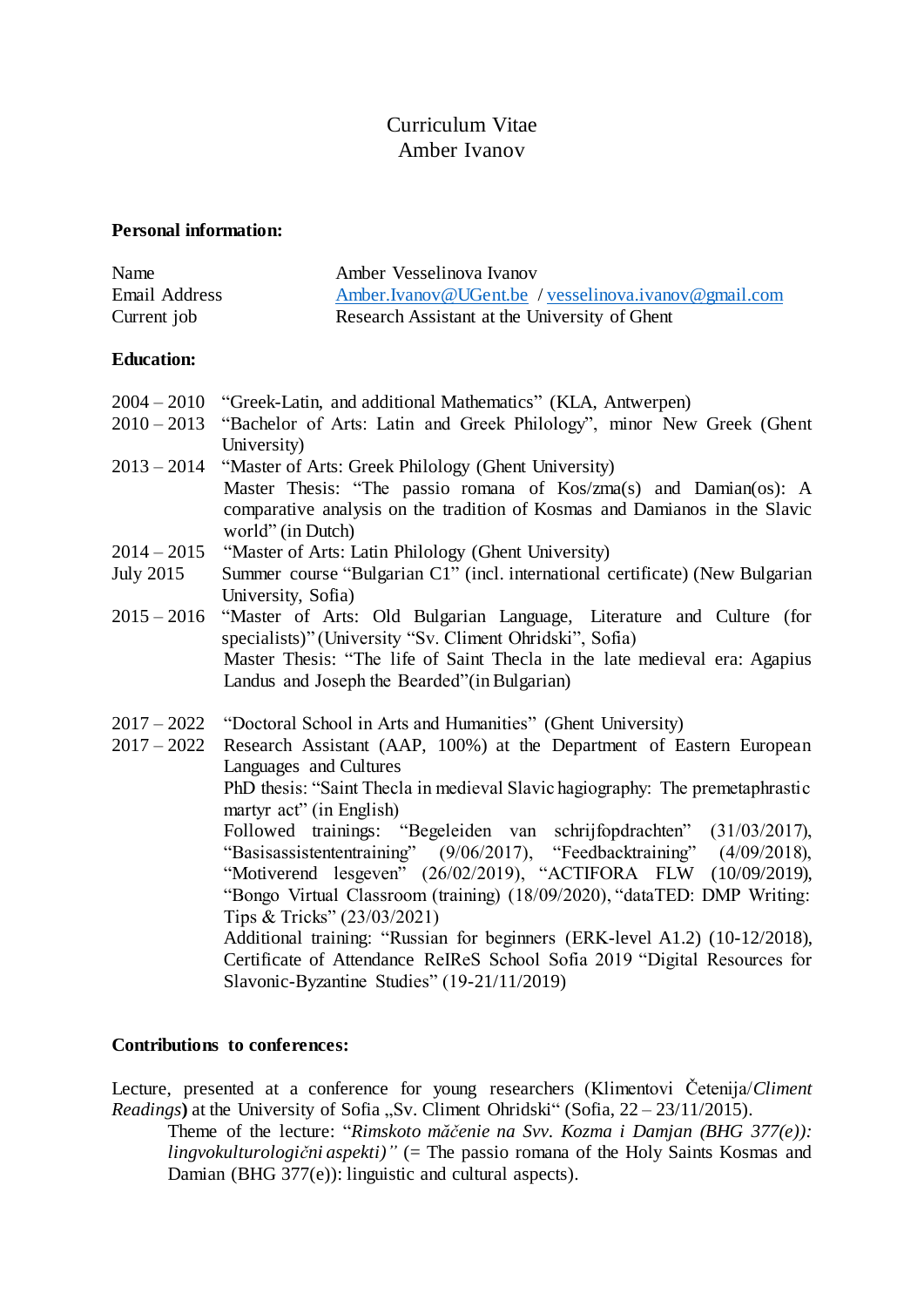Poster presentation at the 23<sup>rd</sup> International Congress of Byzantine Studies (Belgrade, 22 – 27/08/ 2016).

Theme: *"Saint Thekla in the South Slavic Hagiographical Tradition."*

Lecture, presented at a conference for young researchers (Klimentovi Četenija/*Climent Readings*), at the University of Sofia "Sv. Climent Ohridski" (28/11/2016).

Theme of the lecture: *"Recepcijata na metafrastovoto žitie na sv. Tekla (BHG1719) prez kăsnosrednovekovnata epoxa (Agapij Kritski i Josif Bradati*)" (= The reception of the metaphrastic life of Saint Thekla in the late medieval tradition (Agapius Landus and Joseph the Bearded)).

Lecture, presented at the annual conference of the EABS (European Association of Biblical Studies) at the Humboldt University (Berlin)  $(7 - 11/08/2017)$ .

Theme of the lecture: *"The Apocryphal Origin of the Martyr Act of Saint Thekla in the Medieval Slavic Tradition."*

Lecture, presented at a Paleoslavists' Meeting at the Department of Slavistics at the University of Vienna (29 – 30/09/2017).

Theme of the lecture: "*The Metaphrastic Martyr Act of Saint Thekla in "Hilandar Metafrast °2"."*

Lecture, presented at the annual SEELECTS-programme at the department of East European Languages and Cultures of the University of Ghent (16/11/2017).

Theme of the lecture: "*De metafrastische martelaarsakte van de heilige Thekla/The Metaphrastic Martyr Act of Saint Thekla."*

Poster Presentation, presented at Research Day, organised by the faculty of Philology and Philosophy, UGhent (29/11/2017).

Theme of the poster: "*Saint Thekla in Medieval Slavic Hagiography: Cultural-Historical, Narratological, Macro-Structural and Text Critical Perspectives."*

Presentation on workshop "Ancient Languages", organised by dr. Andy Hilkens at the faculty Arts and Humanities of the University of Ghent (17/04/ 2018).

Theme of the presentation: "*Do Palaeoslavic studies matter?"*

Lecture, presented at the annual SEELECTS-programme at the department of East European Languages and Cultures of the University of Ghent (11/12/2018).

Theme of the lecture: "*"What's in a name?" Thecla in de (Oud-)Kerkslavische literaire receptie."*

Lecture, presented at the 48<sup>th</sup> edition of the International Philological Conference of St. Petersburg State University (18 – 27/03/2019).

Theme of the lecture: *"The Premetaphrastic Martyr Act of St. Thecla in (Old) Church Slavonic."*

Lecture, presented at the 35<sup>th</sup> edition of the annual Cyrillomethodian Readings at the University of St. Climent of Ohrid in Sofia  $(8 - 9/05/2019)$ .

Theme of the lecture: *"Măčenieto na sv. Tekla (BHG° 1710) v slavjanskata tradicija" (= The martyr act of St. Thecla (BHG° 1710) in the Slavic tradition).*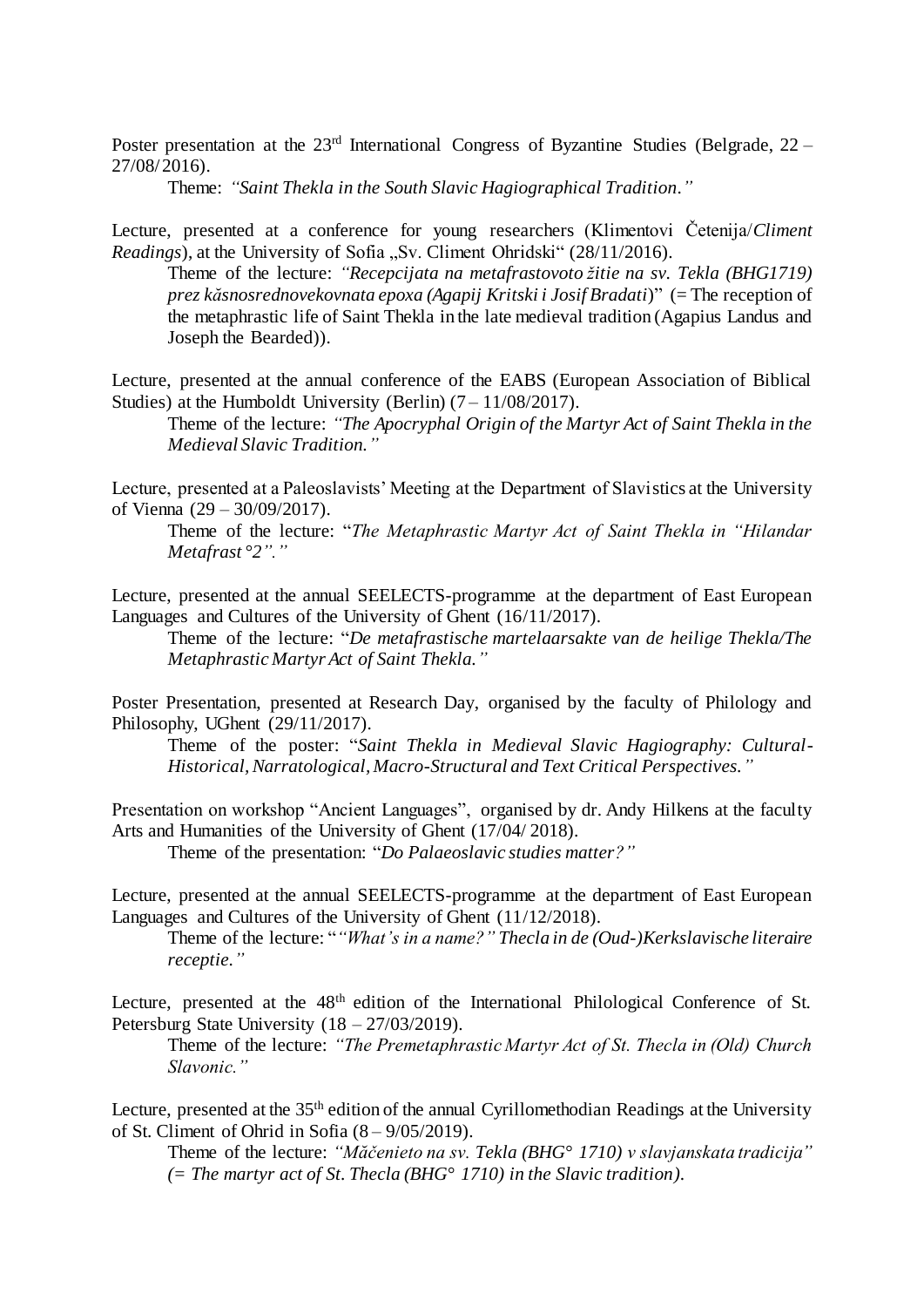Lecture, presented at the International Conference "Maršruti na knižovnoto obštuvane na iztočnite i južnite slavjani prez XI-XX vek, ERA NET RUS Plus" (= Routes of literary communication of the East and South Slavs during the  $9<sup>th</sup>$  until the  $20<sup>th</sup>$  centuries) at the BAN in Sofia (21 – 22/11/2019).

Theme of the lecture: *"The Martyr Act of St. Thecla in Church Slavonic."*

Lecture, presented at the annual conference for young researchers (Klimentovi Četenija/Climent Readings), at the University of Sofia "Sv. Climent Ohridski"  $(23/11/2019)$ .

Theme of the lecture: *"Sveta Tekla văv i izvăn slavjanskata srednovekovna tradicija"*

(= St. Thecla within and outside the Slavic medieval tradition).

Lecture, presented at the Dutch-Flemish Slavist days / Nederlands-Vlaamse Slavistendagen (Gent)  $(22 – 24/01/2020)$ .

Theme of the lecture: *"De verering van de heilige Thecla in middeleeuws-Slavische context*" (= The cult of St. Thecla in medieval Slavic context).

Lecture, presented at the online Tetra seminar (9/04/2021).

Theme of the lecture: "*The Textual Transmission of the Translated Apocryphal Acts of Paul and Thecla in Old Church Slavonic.*"

Lecture, presented at the annual meeting of AELAC (Lyon,  $1 - \frac{3}{07/2021}$ ). Theme of the lecture: "*The Martyr act of St. Thecla in Old Church Slavonic: Towards a new, interlinear edition.*"

Lecture, planned for the 24<sup>th</sup> International Congress of Byzantine Studies (Venice and Padua,  $22 - 27/08/2022$ 

Theme of the lecture: "*The Martyr act of St. Thecla in Old Church Slavonic: A text critical interlinear edition.*"

### **Awarded research grants:**

*CWO grant for participation in a conference abroad*: "Altslavistentreffen" in Vienna (28/09 – 2/10/2017).

*Humboldt Talent Travel Award (Prof. dr. Dieter Stern):* exchange of (academic and educational) ideas and presentation of research at Humboldt University, Berlin (2 week-stay, 02/2018).

*FWO grant for a long research stay abroad:* field work (consultation of manuscripts at the Russian Academy of Sciences) and presenting research (participation in a conference, organised by the St. Petersburg State University) (16/03 – 20/05/2019).

*CWO grant for participation in a conference abroad:* presenting at the "Cyrillo-Methodian Readings", Sofia (7 – 12/05/2019).

*FWO grant for participation in a course or workshop abroad:* "MSSI: Slavic palaeography and codicology", biennially organised by the HRL at the Ohio State University (Columbus, OH) (17/06 – 12/07/2019).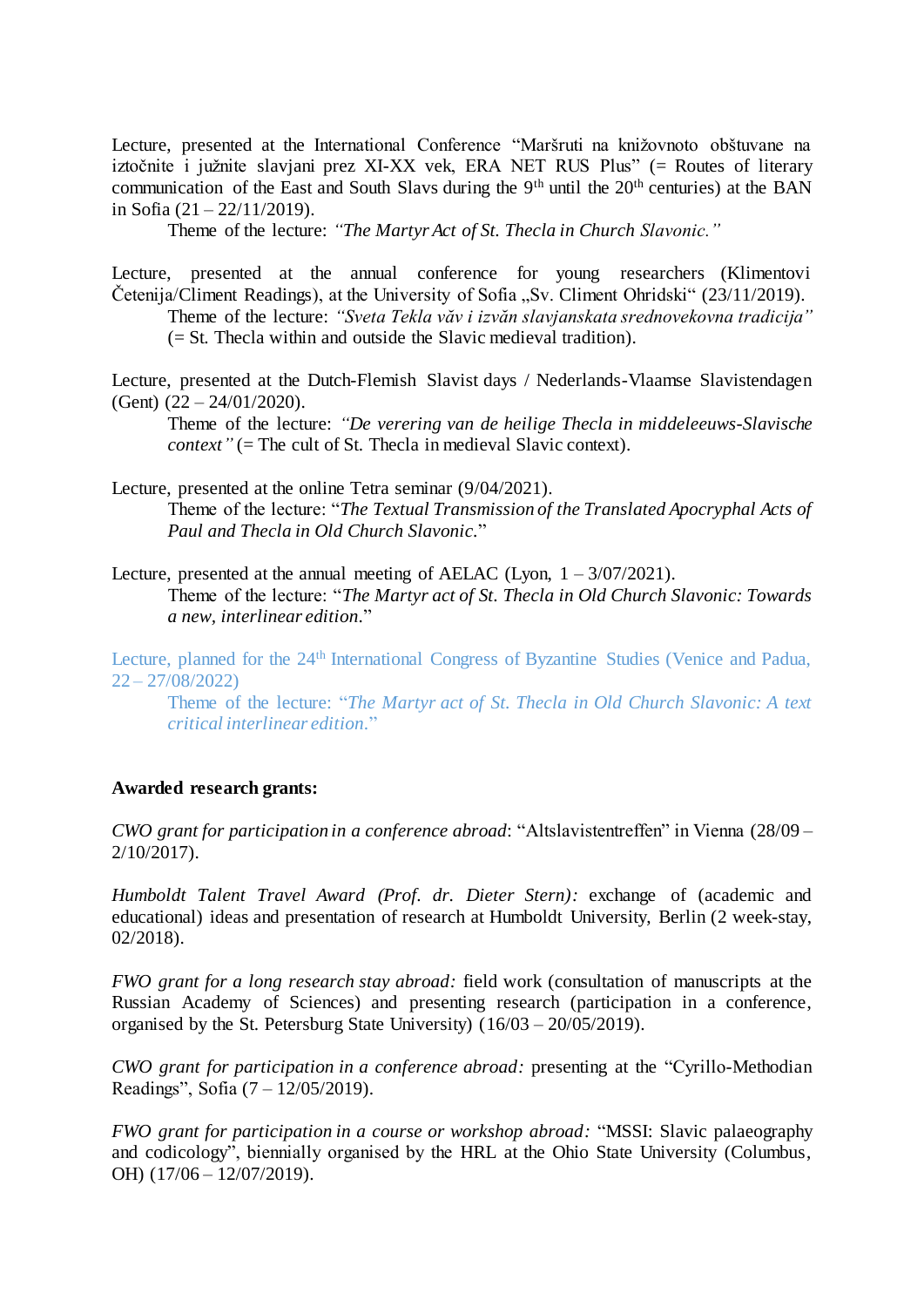### **Publications:**

- 2021 A Modified Diplomatic Edition of the Metaphrastic Martyr Act of Saint Thecla in Church Slavonic. Fuchsbauer, Jürgen & Emanuel Klotz (eds.) *Studien zum frühen Slavischen und zu älteren slavischen Texten. Schriften über Sprachen und Texte*. Berlin: Peter Lang, 197–239. (*article in miscellany*).
- 2020 *Onderzoek en wetenschapscommunicatie over Oost-Europa: methodologische richtlijnen voor slavisten in spe.* Gent: Universiteit Gent. *(co-author, syllabus for course on Methodology in Slavic studies)*
- 2020 *Saint Thecla, protomartyr.* Lemma on SESDiva. Via: [https://sesdiva.eu/virtualni](https://sesdiva.eu/virtualni-stai/populiarni-sventci-avtori-proizvedeniya/item/150-sveta-tekla-pyrvomuchenitza-bg)[stai/populiarni-sventci-avtori-proizvedeniya/item/150-sveta-tekla-pyrvomuchenitza](https://sesdiva.eu/virtualni-stai/populiarni-sventci-avtori-proizvedeniya/item/150-sveta-tekla-pyrvomuchenitza-bg)[bg](https://sesdiva.eu/virtualni-stai/populiarni-sventci-avtori-proizvedeniya/item/150-sveta-tekla-pyrvomuchenitza-bg) (last consulted on 31/08/2020).
- 2019 The Translation in Church Slavonic of the Metaphrastic Martyr act of Saint Thecla in 'Hilandar Metaphrast °2': a preliminary analysis. In: *Byzantinoslavica 77,* 1/2: 144– 160 *(international journal, peer-reviewed article)*.
- 2017 Rimskoto măčenie na svv. Kozma i Damjan v južnoslavjanskata răkopisna tradicija / The passio romana of Sts. Kosmas and Damianos in the South Slavic manuscript tradition. In: *Ezik i literatura* 3–4: 155–167 **(***international journal, peer-reviewed article***).**
- 2017 Kritičeski pročiti na Stanislavovija četi-minej (Recenzija) / Critical Readings of the Stanislavov sbornik (Review). – In: *Palaeobulgarica* 41, 2: 97–100 **(***international journal, book review***).**
- 2017 Kritičeski pročiti na Stanislavovija četi-minej (Recenzija) / Critical Readings of the Stanislavov sbornik (Review) – In: *Literaturen vestnik / Literary Journal* 2017, 3 (25/01/2017): 7. Published online, available via the following link: [http://www.bsph.org/members/files/pub\\_pdf\\_1531.pdf](http://www.bsph.org/members/files/pub_pdf_1531.pdf) **(***book review in literary newspaper***).**

## **Teaching:**

*Premodern Slavic cultural history*: one lesson on research topic (AY 2016-2017)

*Old Church Slavonic*: entire course, semester-course (AY 2017-2018; 2018-2019; 2019-2020; 2020-2021)

*Methodology II*: entire course, semester-course (during 2020-2021 year-course due to COVID-19) (AY 2018-2019; 2019-2020; 2020-2021)

### **Research Assistant – assignments / roles:**

Coordinating functions

- PR on thesis contests (2017-2022)
- Coordinator library-purchases OETC Palaeoslavic studies & modern literature (2017- 2022)
- Coordinator work field commission OETC (2017-2022)

Organising conferences/workshops/other

- Member of organizing team SEELECTS programme at OETC (AY 2018-2019)
- Organiser CTE-workshop with instructor Prof. dr. Lara Sels (15/05/2018)